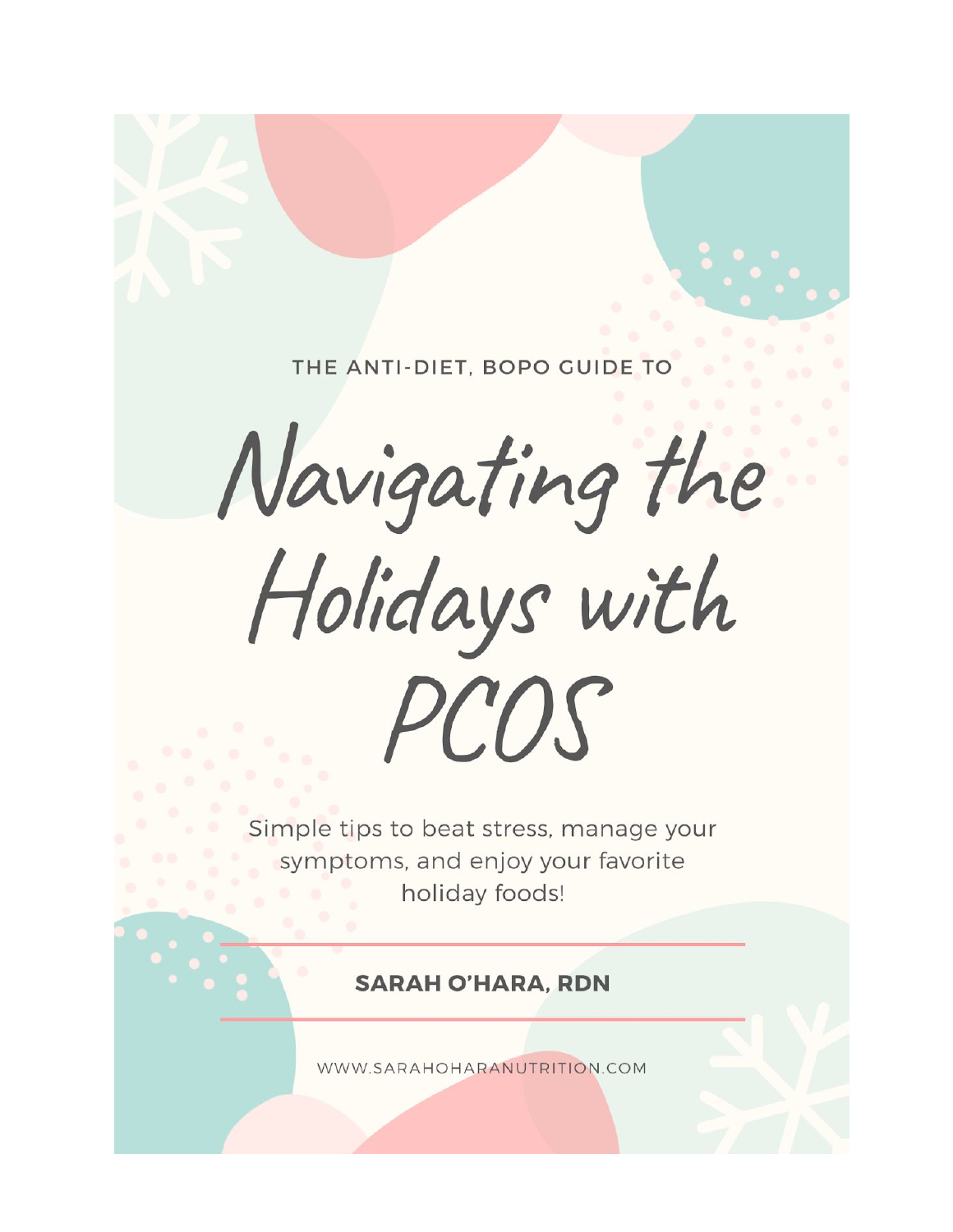### **Let's be real… holidays can be HARD!**

There are plenty of reasons why PCOS is more challenging to manage at this time of the year; sleep, stress, physical activity, and nutrition are all important in symptom management, and can all be thrown off-course in the wake of holiday planning, shopping, and gatherings.

Most of us also have friends or family who just can't seem to steer clear of diet culture talk… the added stress of anticipating or experiencing these conversations is a real struggle. And if you're TTC or dealing with infertility, the questions and comments around starting a family can also be really difficult.

This resource has been created with love, offering some straightforward tips to help reduce holiday stress and keep your symptoms in check this season.

## **Shutting down Toxic Conversations**

- **Dreading those questions and comments from family/friends** about weight, dieting, or family planning? Come up with a game plan in advance to limit your exposure to any unwanted conversations.
- **•** Check out **these witty and [effective](https://humanparts.medium.com/27-responses-to-neverending-diet-talk-8379bd89423b)** ideas for responding to diet talk, authored by the wonderfully wise anonymous writer "My Fat Friend." I like using "I'm on a diet from diets. Let's talk about something else. Do you have any fun adventures planned for the new year?"
- Be mindful of your own diet/weight talk and thoughts. Discuss food in the context of the enjoyment it brings you, whether it's for flavour or perhaps nostalgia, and don't engage in conversations about the bodies of others. Have self-compassion if you catch yourself thinking negatively about your food choices or your body, and read up on more ideas for [dealing](https://vinccitsui.com/blog/2017/12/holiday-food-police/?fbclid=IwAR2O33jtfw2YTSig5tNWqYvCQ7bfSEoj-gulOh-AsZpe-Zb3X6ifKcEcCSM#.XeAPCS0ZM8Y) with the ["Holiday](https://vinccitsui.com/blog/2017/12/holiday-food-police/?fbclid=IwAR2O33jtfw2YTSig5tNWqYvCQ7bfSEoj-gulOh-AsZpe-Zb3X6ifKcEcCSM#.XeAPCS0ZM8Y) Food Police" from Dietitian and Certified Intuitive Eating Counselor, Vincci Tsui.
- If you're struggling with infertility or are TTC, consider the boundaries for what you're comfortable sharing and with whom. If you have a partner, be sure you're on the same page about what and how much to disclose for these conversations. Come up with a response to "When are you having a baby?" that feels right for you. (Do you want to use humour?"Well, not for at least another 9 months!" Gracefully dance around the question?"When I know, you'll know!" Educate on why these personal questions add pressure to an already-challenging situation?"I'd rather not go into details, but this is something I'm struggling with. Infertility is a lot more common than you might think, so it's probably best to avoid asking unless the person in question brings it up.") It's a personal choice, but also okay to state that you'd prefer to talk about something else.
- Prepping for how you'll manage difficult conversations can help ease your stress, which will indirectly improve your sleep, nutrition, and self-care routines.